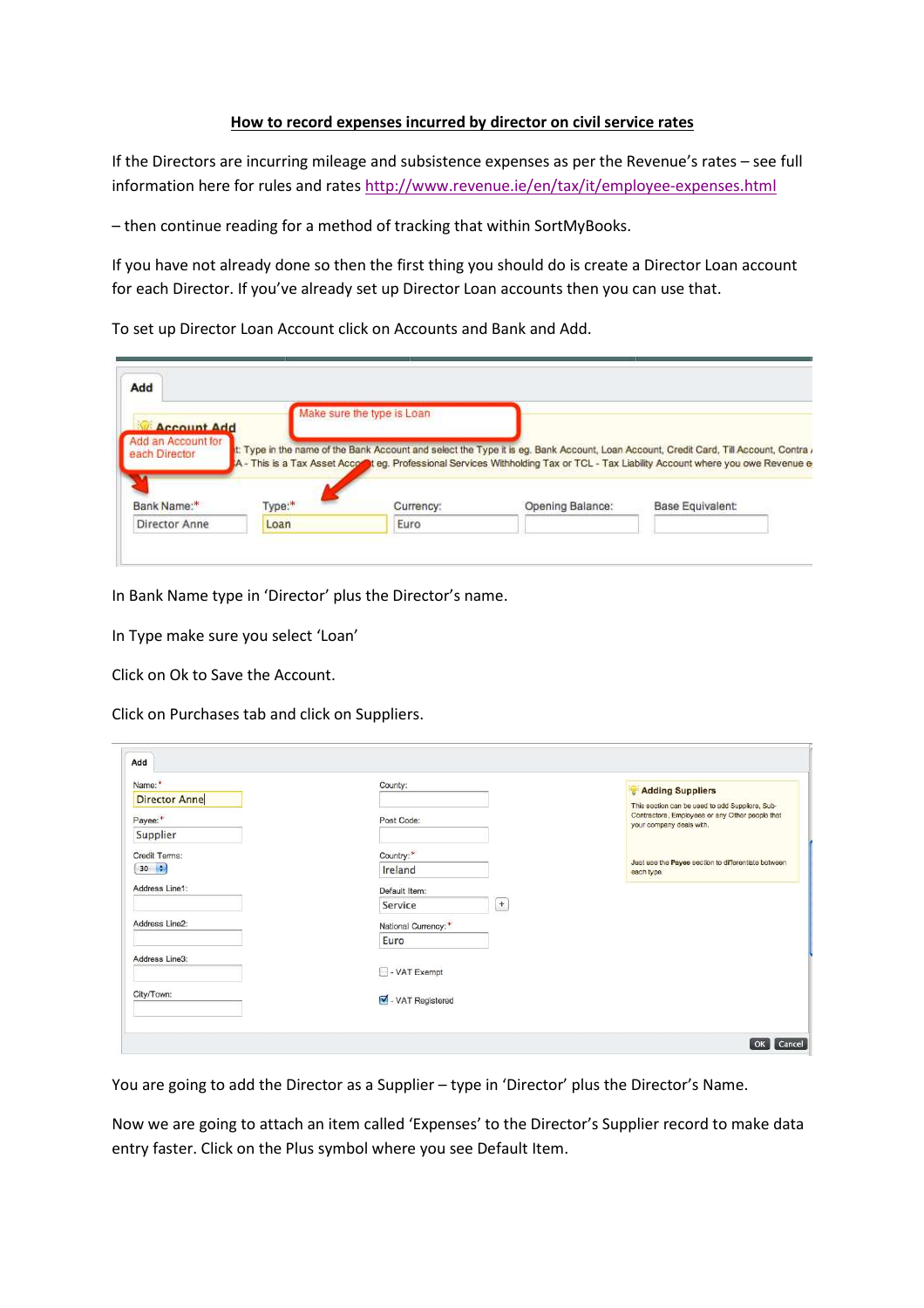| Name:*               | County:                   | Adding Suppliers                                                            |
|----------------------|---------------------------|-----------------------------------------------------------------------------|
| <b>Director Anne</b> |                           | This section can be used to add Suppliers, Sub-                             |
| Payee:*              | Post Code:                | Contractors, Employees or any Other people that<br>your company deals with. |
| Supplier             |                           |                                                                             |
| Credit Terms:        | Country:*                 |                                                                             |
| $30$ $\div$          | Ireland                   | Just use the Payee section to differentiate between<br>each type.           |
| Address Line1:       | Default Item:             |                                                                             |
|                      | $+$<br>Service            |                                                                             |
| Address Line2:       | National Currency:*       | Click on the Plus to add an item                                            |
|                      | called 'Expenses'<br>Euro |                                                                             |
| Address Line3:       |                           |                                                                             |
|                      | - VAT Exempt              |                                                                             |
| City/Town:           | VAT Registered            |                                                                             |
|                      |                           |                                                                             |

Select the Service from the dropdown and type in Name 'Expenses', select Zero% for the Purchases VAT Rate and select 'Travel and Subsistence' from the Purchase Nominal drop down list.

| Add                         | <b>Adding new Default Item</b>        |                                                    | $\boldsymbol{\mathsf{x}}$                                                                                                |
|-----------------------------|---------------------------------------|----------------------------------------------------|--------------------------------------------------------------------------------------------------------------------------|
| Name:*                      | Which:<br>$\blacksquare$<br>Service : | Cost/Unit:                                         | Add Products &<br><b>Services</b>                                                                                        |
| Director Anne<br>Payee:*    | Service:*<br>Expenses                 | Selling VAT Rate:                                  | Use this section to add the<br>various Products or Services<br>your company buys and sells.                              |
| Supplier<br>Credit Terms:   | Selling Description:                  | Purchase VAT Rate:                                 |                                                                                                                          |
| $30 \div$<br>Address Line1: | Purchase Description:                 | Zero<br><b>Internal Reference:</b>                 | If you are buying in goods for<br>resale then you can specify<br>both purchase and sales<br>prices here on the same item |
| Address Line2:              | Price/Unit:                           | Sales Nominal:                                     | to give you accurate Profit<br>Margins.                                                                                  |
| Address Line3:              |                                       | Purchase Nominal:<br><b>Travel and Subsistence</b> | You can also specify which<br>Nominals and Vat Rates they                                                                |
| City/Town:                  |                                       | Supplier:<br>$+$                                   | apply to, aswell as the<br>Supplier - if it is the same<br>everytime.                                                    |

Click on OK to complete the set-up.

You've completed the set-up so what you need to do now is every month or whenever you are recording the Directors' Expenses you should enter them in as a Purchase Invoice as follows:

Click on Purchases and Invoices and Add.

Select the Director's name from the Dropdown list, type in the month as the Invoice Number and select the Date for the Expenses and click on OK.

Type into Gross the amount that is owed to the Director.